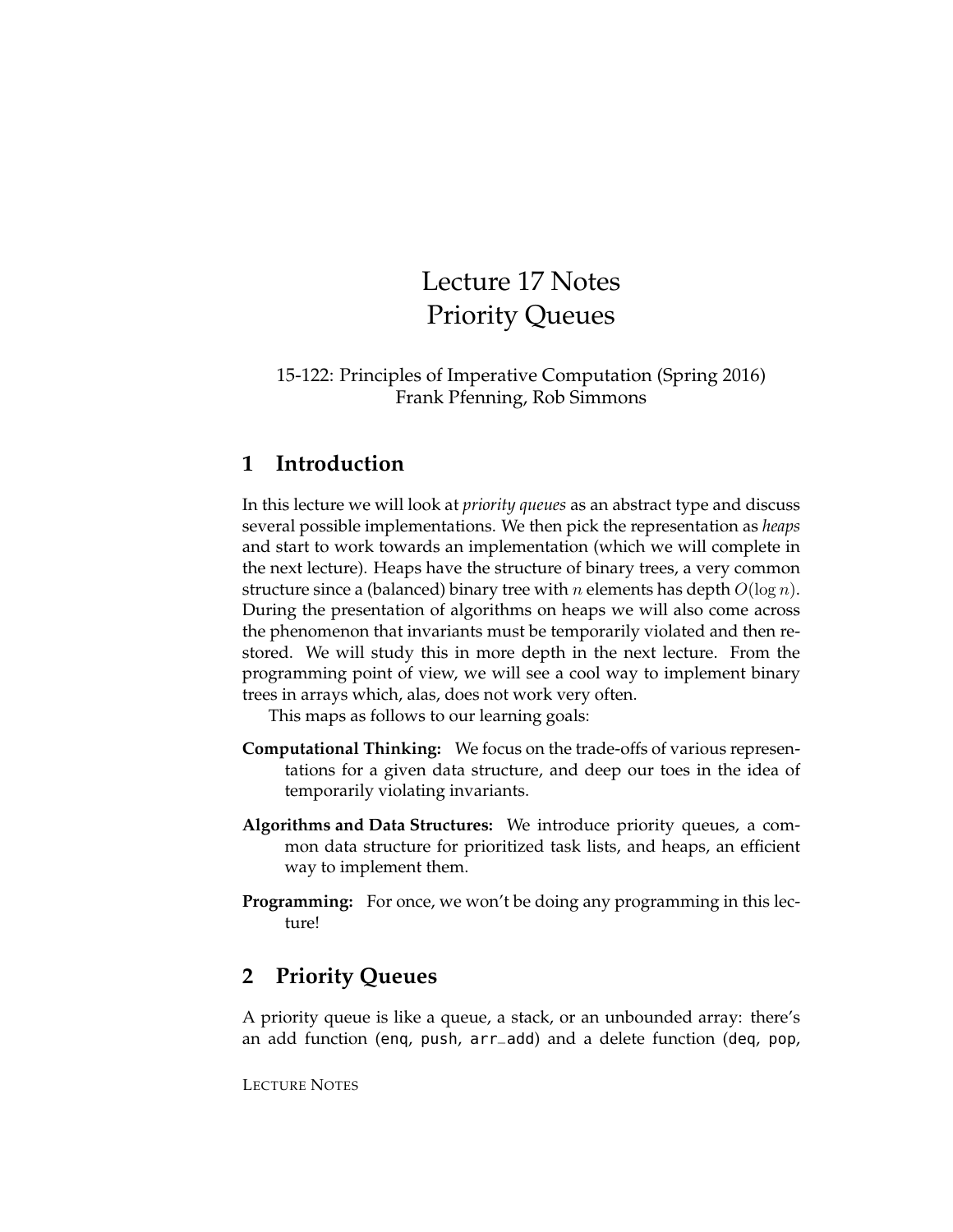arr\_rem). Stacks and queues can be generally referred to as *worklists*. A priority queue will be a new kind of worklist. We think of each element as a task: we put all the work we need to do on the worklist (like enq/push/add), and then consult the worklist to find out what work we should do next (like deq/pop/rem).

Queues and stacks have a *fixed* way of deciding which element gets removed: queues always remove the element that was added first (FIFO), and stacks always remove the element that was added most recently (LIFO). This makes the client interface for generic stacks and queues very easy: the queue or stack doesn't need to know anything about the generic type elem. The library doesn't even need to know if elem is a pointer. (Of course, as clients, we'll probably want elem to be defined as the generic type **void**\*.)

For example, here's again the interface for stacks:

```
/* Client interface for stacks */
// typedef _{-----} elem;
/* Library interface for stacks */
// typedef ______* stack_t;
bool stack_empty(stack_t S)
 /*@requires S != NULL; @*/ ;
stack_t stack_new()
 /*@ensures \result != NULL; @*/ ;
void push(stack_t S, elem x)
 /*@requires S != NULL; @*/ ;
stack_elem pop(stack_t S)
 /*@requires S != NULL && !stack_empty(S); @*/ ;
```
Rather than fixing, once and for all, the definition of what elements will get returned first, priority queues allow the client to decide in what order elements will get removed. The client has to explain how to give every element a *priority*, and the priority queue ensures that whichever element has the *highest priority* will get returned first. For example, in an operating system the runnable processes might be stored in a priority queue, where certain system processes are given a higher priority than user processes. Similarly, in a network router packets may be routed according to some assigned priorities.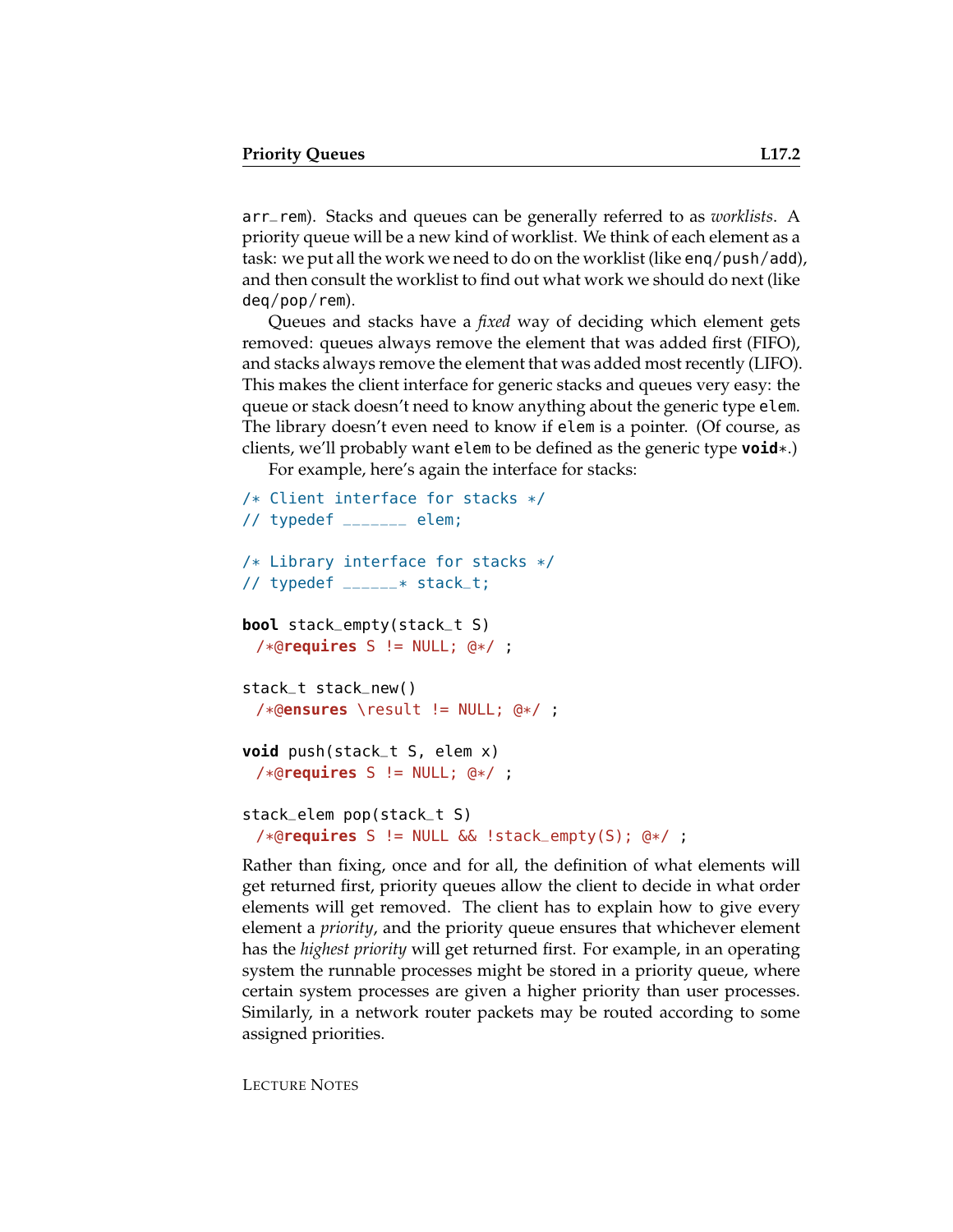To implement the library of priority queues, we need the user to give us a function higher\_priority(x,y) that returns true only when x has strictly higher priority than y.

```
/* Client-side interface for priority queues */
// typedef \sqrt{2} elem;
```
#### **typedef bool** higher\_priority\_fn(elem e1, elem e2);

Once we've defined the client interface for priority queues, the interface is very similar to the stacks and queues we've seen before: pq\_new creates a new priority queue, pq\_empty checks whether any elements exist, and pq\_add and pq\_rem add and remove elements, respectively. We also add a function pq\_peek which returns the element that should be removed next without actually removing it. For stacks, this operation can be implemented on the client-side in constant time, but that is not the case for queues and may not be the case for priority queues.

```
/* Library-side interface */
// typedef ---* pq_t;
bool pq_empty(pq_t P)
 /*@requires P != NULL; @*/ ;
pq_t pq_new(higher_priority_fn* prior)
 /*@requires prior != NULL; @*/
 /*@ensures \result != NULL; @*/
 /*@ensures pq_empty(\result); @*/ ;
void pq_add(pq_t P, elem x)
 /*@requires P != NULL; @*/ ;
elem pq_rem(pq P)
 /*@requires P != NULL && !pq_empty(P); @*/ ;
elem pq_peek(pq P)
 /*@requires P != NULL && !pq_empty(P); @*/ ;
```
In this lecture, we will actually use heaps to implement *bounded* priority queues. When we create a bounded worklist, we pass a strictly positive maximum capacity to the function that creates a new worklist (pq\_new). We also add a new function that checks whether a worklist is at maximum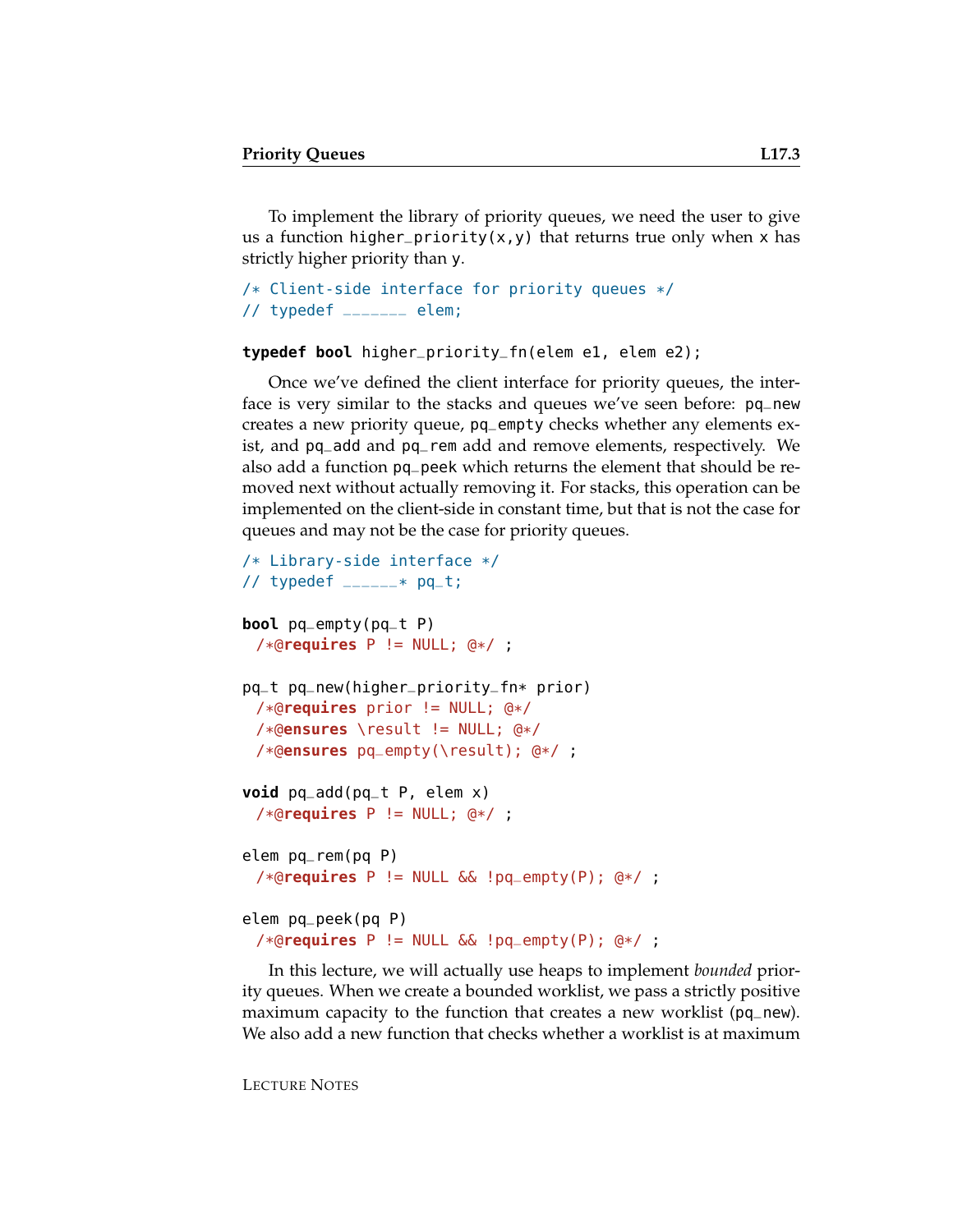capacity (pq\_full). Finally, it is a precondition to pq\_add that the priority queue must not be full. Bounding the size of a worklist may be desirable to prevent so-called *denial-of-service attacks* where a system is essentially disabled by flooding its task store. This can happen accidentally or on purpose by a malicious attacker. To accommodate this, we make the following addition and changes to the above interface:

```
/* Library-side interface -- heap implementation */
// ...
bool pq_full(pq_t P)
 /*@requires P != NULL; @*/ ;
```

```
pq_t pq_new(int capacity, higher_priority_fn* prior)
 /*@requires capacity > 0 && prior != NULL; @*/
 /*@ensures \result != NULL; @*/
 /*@ensures pq_empty(\result); @*/ ;
```

```
void pq_add(pq_t P, elem x)
 /*@requires P != NULL && !pq_full(P); @*/ ;
```
# **3 Some Implementations**

Before we come to heaps, it is worth considering different implementation choices for bounded priority queues and consider the complexity of various operations.

The first idea is to use an unordered array where the length of the array is the maximum capacity of the priority queue, along with a current size n. Inserting into such an array is a constant-time operation, since we only have to insert it at n and increment n. However, finding the highest-priority element (pq peek) will take  $O(n)$ , since we have to scan the whole portion of the array that's in use. Consequently, removing the highest-priority element also takes  $O(n)$ : first we find the highest-priority element, then we swap it with the last element in the array, then we decrement  $n$ .

A second idea is to keep the array sorted. In this case, inserting an element is  $O(n)$ . We can quickly (in  $O(\log n)$  steps) find the place i where it belongs using binary search, but then we need to shift elements to make room for the insertion. This take  $O(n)$  copy operations. Finding the highestpriority element is definitely  $O(1)$ , and if we arrange the array so that the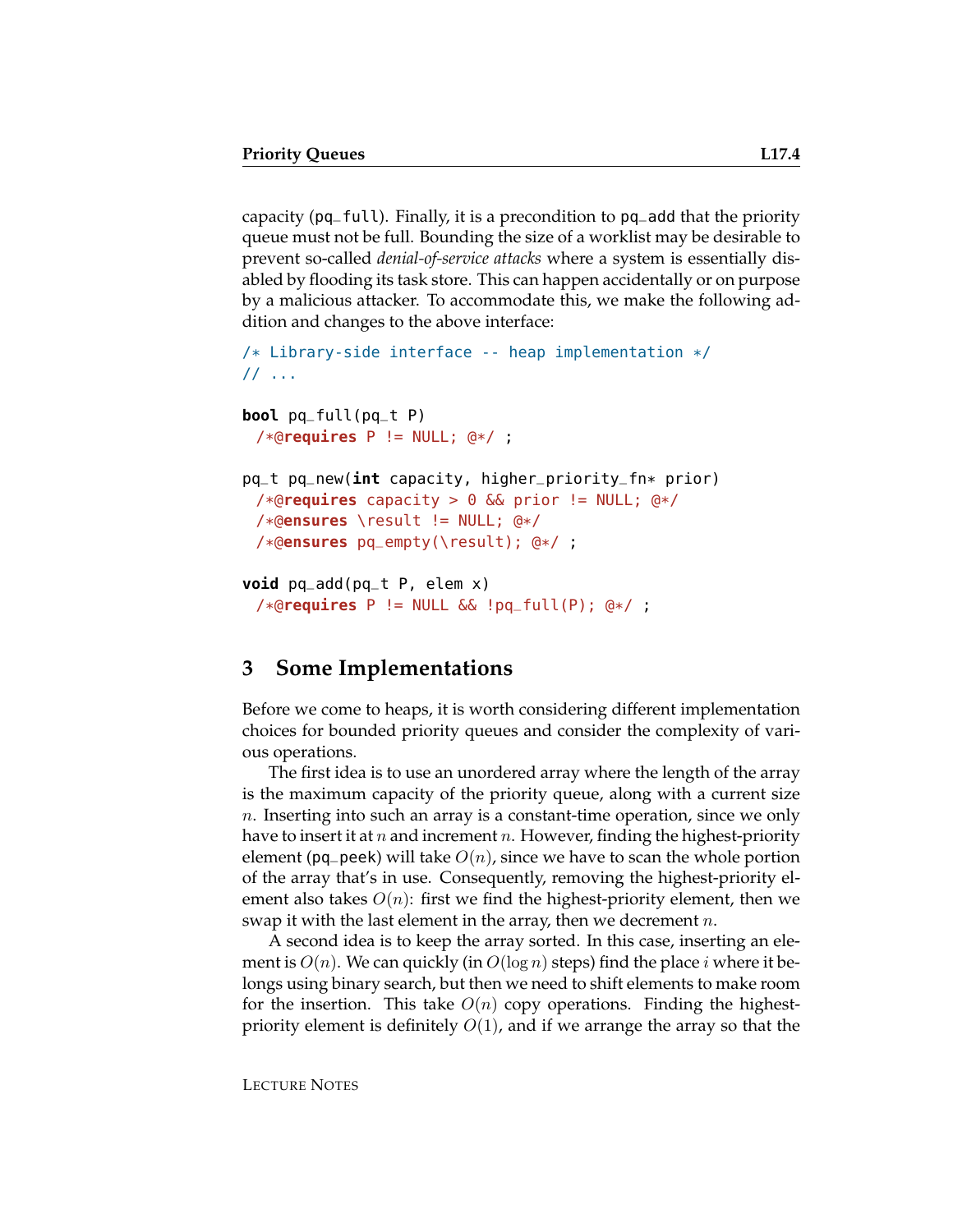highest-priority elements are at the end, deletion is also  $O(1)$ .

If we instead keep the elements sorted in an AVL tree, the AVL height invariant ensures that insertion becomes a  $O(\log n)$  operation. We haven't considered deletion from AVL trees, though it can be done in logarithmic time.

The heap structure we present today also gives logarithmic time for adding an element and removing the element of highest priority. Heaps are also more efficient, both in terms of time and space, than using balanced binary search trees, though only by a constant factor.

In summary:

|                 | pq_add                  | $pq$ <sub>-rem</sub> | pq_peek     |
|-----------------|-------------------------|----------------------|-------------|
| unordered array | O(1)                    | O(n)                 | O(n)        |
| ordered array   | O(n)                    | O(1)                 | O(1)        |
| AVL tree        | $O(\log n)$ $O(\log n)$ |                      | $O(\log n)$ |
| heap            | $O(\log n)$ $O(\log n)$ |                      | O(1)        |

### **4 The Min-heap Ordering Invariant**

A *min-heap* is a binary tree structure, but it is a very different binary tree than a binary search tree.

The min-heaps we are considering now can be used as priority queues of integers, where *smaller* integers are treated as having *higher priority*. (The alternative is a *max-heap*, where *larger* integers are treated as having higher priority.) Therefore, while we focus our discussion on heaps, we will talk about "removing the minimal element" rather than "removing the element with the highest priority."

Typically, when using a priority queue, we expect the number of inserts and deletes to roughly balance. Then neither the unordered nor the ordered array provide a good data structure since a sequence of  $n$  inserts and deletes will have worst-case complexity  $O(n^2)$ . A heap uses binary trees to do something in between ordered arrays (where it is fast to remove) and unordered arrays (where it is fast to add).

A min-heap is a binary tree where the invariant guarantees that the minimal element is at the root of the tree. For this to be the case we just require that the key of a node be less than or equal to the keys of its children. Alternatively, we could say that each node except the root is greater than or equal to its parent.

**Min-heap ordering invariant (alternative 1):** The key of each node in the tree is less than or equal to all of its children' keys.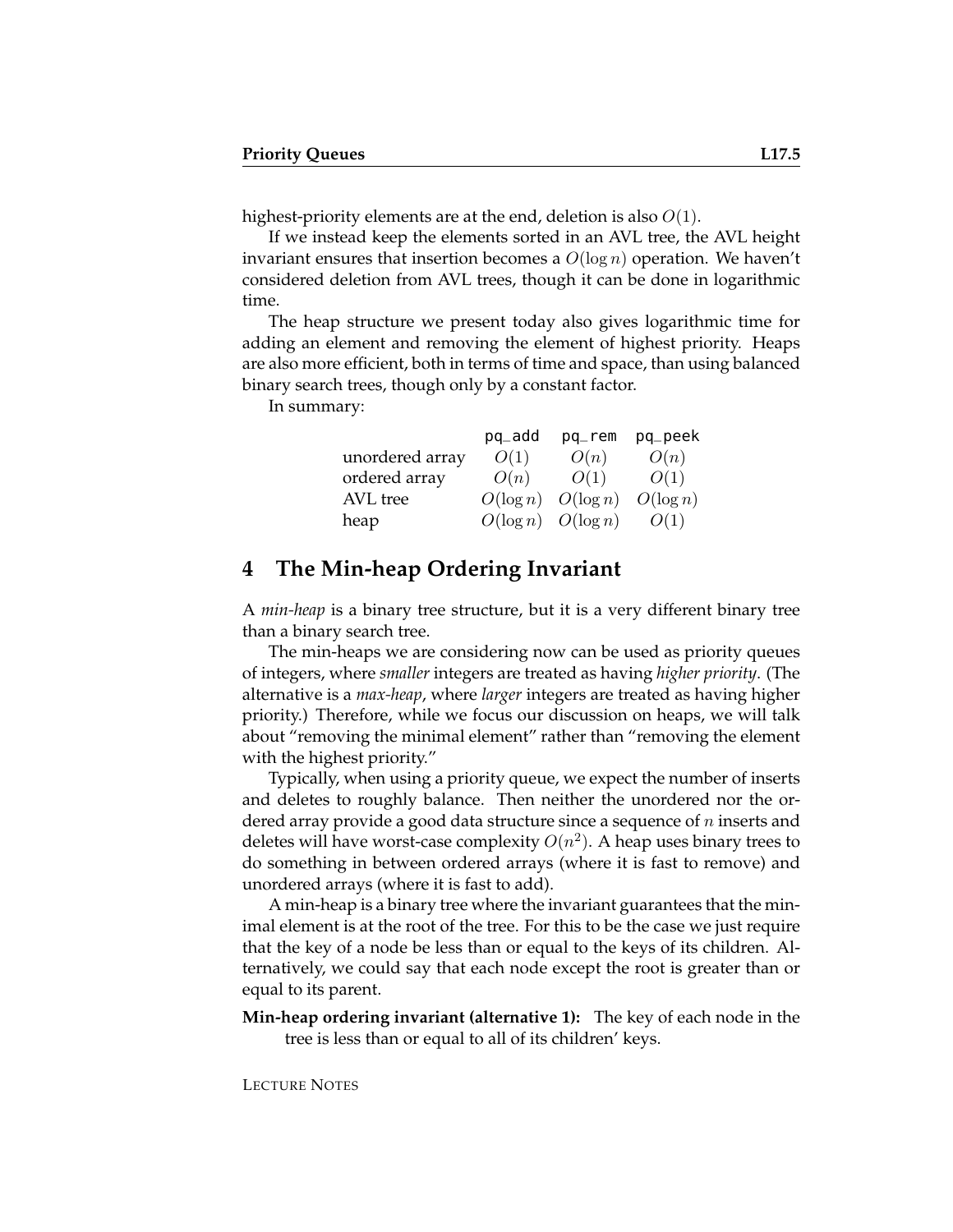**Min-heap ordering invariant (alternative 2):** The key of each node in the tree except for the root is greater than or equal to its parent's key.

These two characterizations are equivalent. Sometimes it turns out to be convenient to think of it one way, sometimes the other. Either of them implies that the minimal element in the heap is a the root, due to the transitivity of the ordering.

Given any tree obeying the min-heap ordering invariant, we know that the minimal element is at the root of the tree. Therefore, we can expect that we can find the minimal element in  $O(1)$  time.

### **5 The Heap Shape Invariant**

We'll simultaneously give heaps a second invariant: we fill the tree level by level, from left to right. This means the shape of the tree is completely determined by the number of elements in it. Here are the shapes of heaps with 1 through 7 nodes:



We call this latter invariant the *heap shape invariant*. A tree that has the heap shape invariant is almost perfectly balanced.

The heap shape invariant would not be a useful invariant for a binary search tree, because it is too costly to do insertion in a binary search tree while maintaining both the binary search tree ordering invariant and the heap shape invariant. As we will see, we can do addition to heaps and removal from heaps quite efficiently while maintaining both the heap shape invariant and the heap ordering invariant.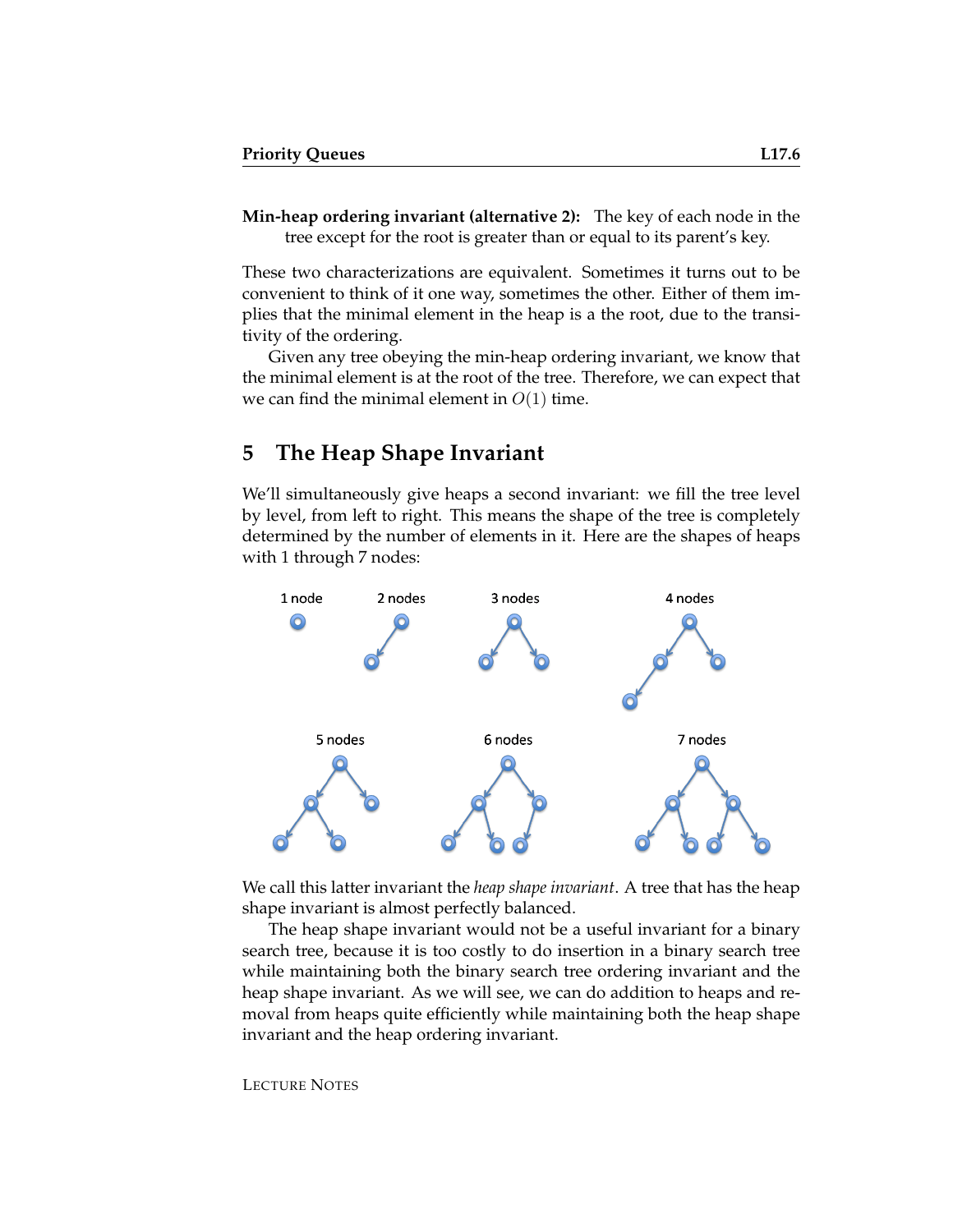#### **6 Adding to a Heap**

When we add a new integer to a min-heap, we already know (by the shape invariant) where a new node has to go. However, we cannot simply put the new data element there, because it might violate the ordering invariant. We do it anyway and then work to restore the invariant. We will talk more about temporarily violating a data structure invariant in the next lecture, as we develop code. Let's consider an example. On the left is the heap before insertion of data with key 1; on the right after, but before we have restored the invariant.



The dashed line indicates where the ordering invariant might be violated. And, indeed,  $3 > 1$ .

We can fix the invariant at the dashed edge by swapping the two nodes. The result is shown on the right.



The link from the node with key 1 to the node with key 8 will always satisfy the invariant, because we have replaced the previous key 3 with a smaller key (1). But the invariant might now be violated going up the tree to the root. And, indeed  $2 > 1$ .

We repeat the operation, swapping 1 with 2.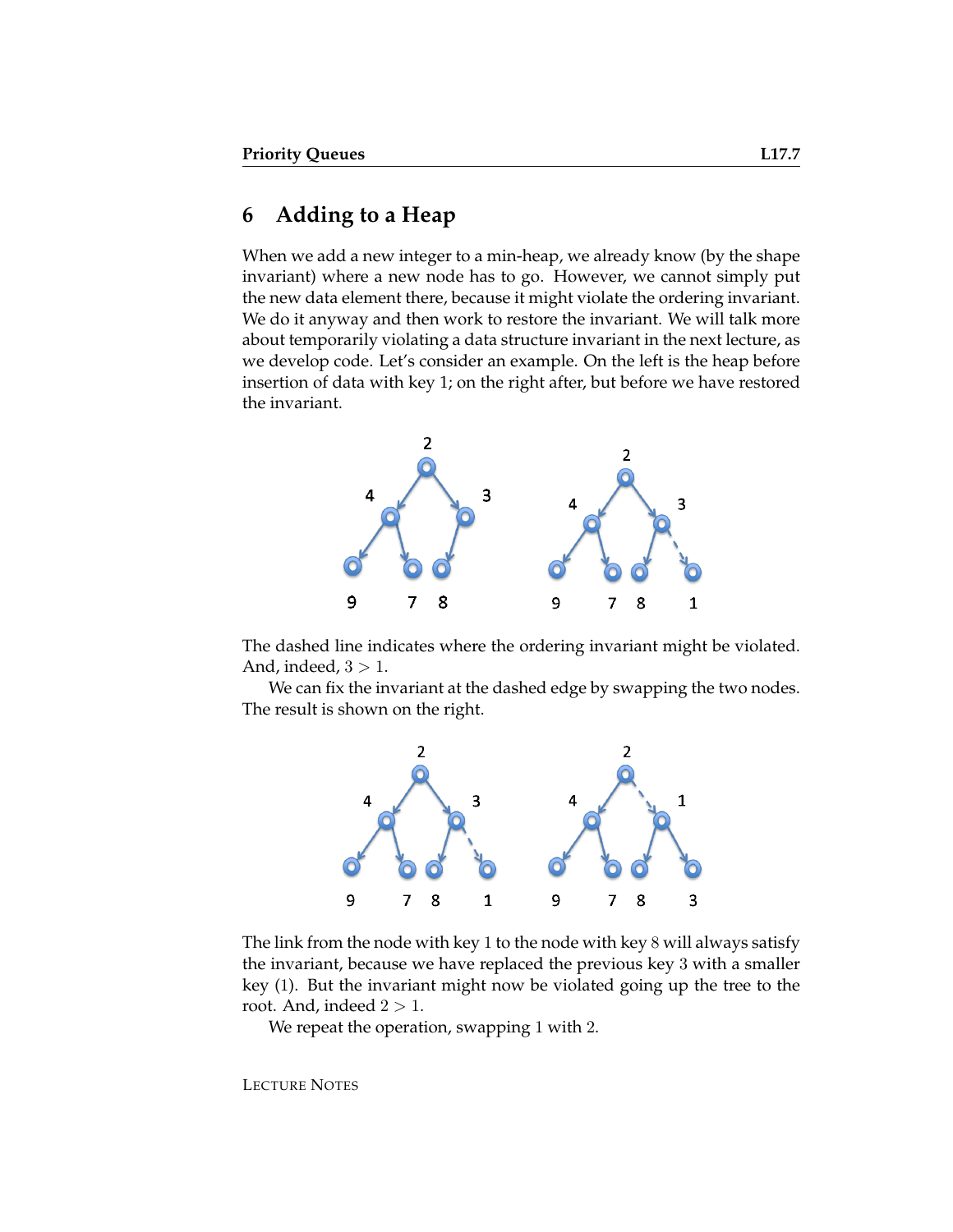

As before, the link between the root and its left child continues to satisfy the invariant because we have replaced the key at the root with a smaller one. Furthermore, since the root node has no parent, we have fully restored the ordering invariant.

In general, we swap a node with its parent if the parent has a strictly greater key. If not, or if we reach the root, we have restored the ordering invariant. The shape invariant was always satisfied since we inserted the new node into the next open place in the tree.

The operation that restores the ordering invariant is called *sifting up*, since we take the new node and move it up the heap until the invariant has been reestablished. The complexity of this operation is  $O(l)$ , where l is the number of levels in the tree. For a tree of  $n \geq 1$  nodes there are  $\log n + 1$ levels. So the complexity of inserting a new node is  $O(\log n)$ , as promised.

#### **7 Removing the Minimal Element**

To delete the minimal element from a min-heap we cannot simply delete the root node where the minimal element is stored, because we would not be left with a tree. But by the shape invariant we know how the postdeletion tree has to be shaped. So we take the *last* element in the bottommost level of the tree and move it to the root, and delete that last node.



LECTURE NOTES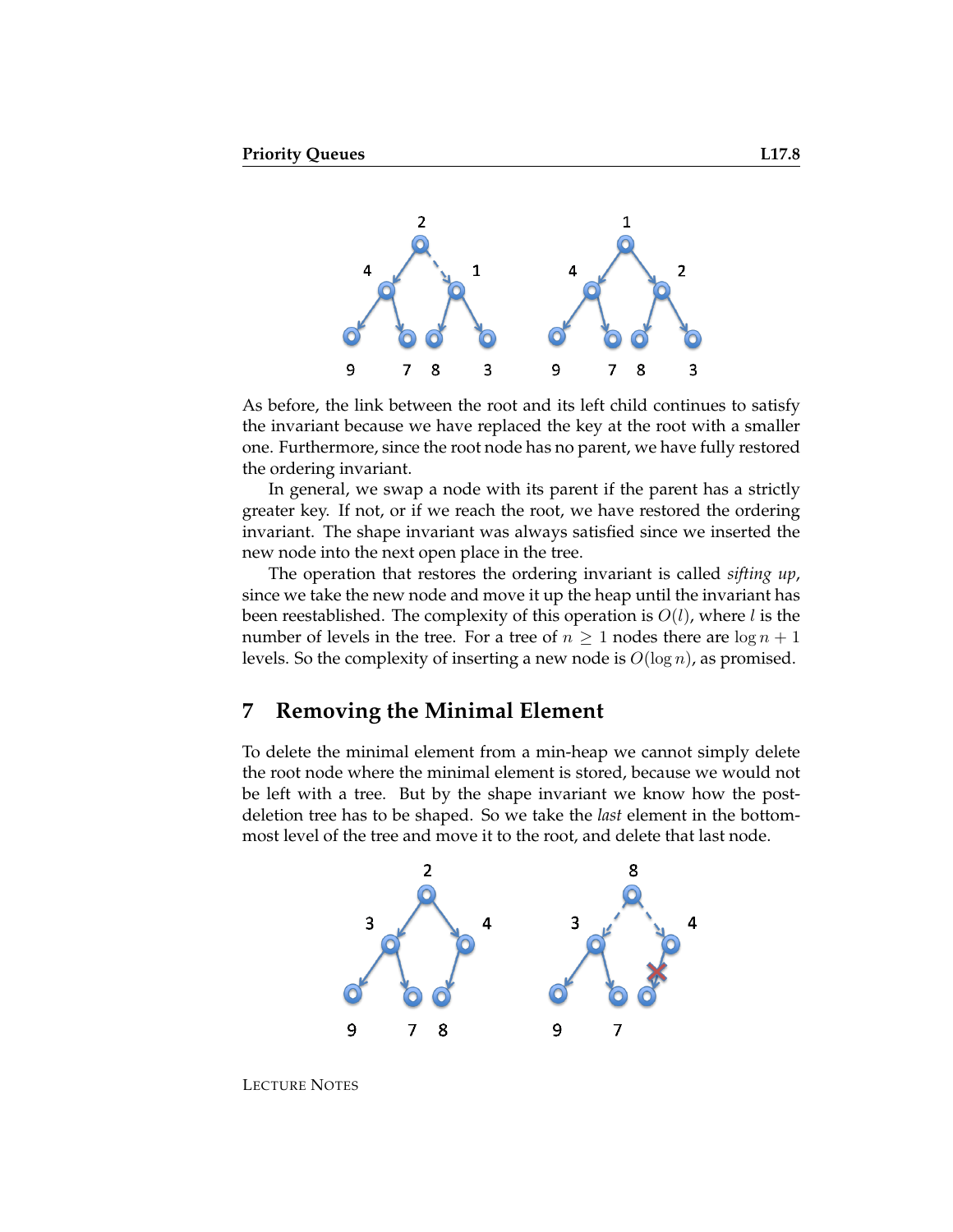However, the node that is now at the root might have a strictly greater key than one or both of its children, which would violate the ordering invariant.

If the ordering invariant in indeed violated, we swap the node with the *smaller* of its children.



This will reestablish the invariant at the root. In general we see this as follows. Assume that before the swap the invariant is violated, and the left child has a smaller key than the right one. It must also be smaller than the root, otherwise the ordering invariant would hold. Therefore, after we swap the root with its left child, the root will be smaller than its left child. It will also be smaller than its right child, because the left was smaller than the right before the swap. When the right child is smaller than the left, the argument is symmetric.

Unfortunately, we may not be done, because the invariant might now be violated at the place where the old root ended up. If not, we stop. If yes, we compare the children as before and swap with the smaller one.



We stop this downward movement of the new node if either the ordering invariant is satisfied, or we reach a leaf. In both cases we have fully restored the ordering invariant. This process of restoring the invariant is called *sifting down*, since we move a node down the tree. As in the case for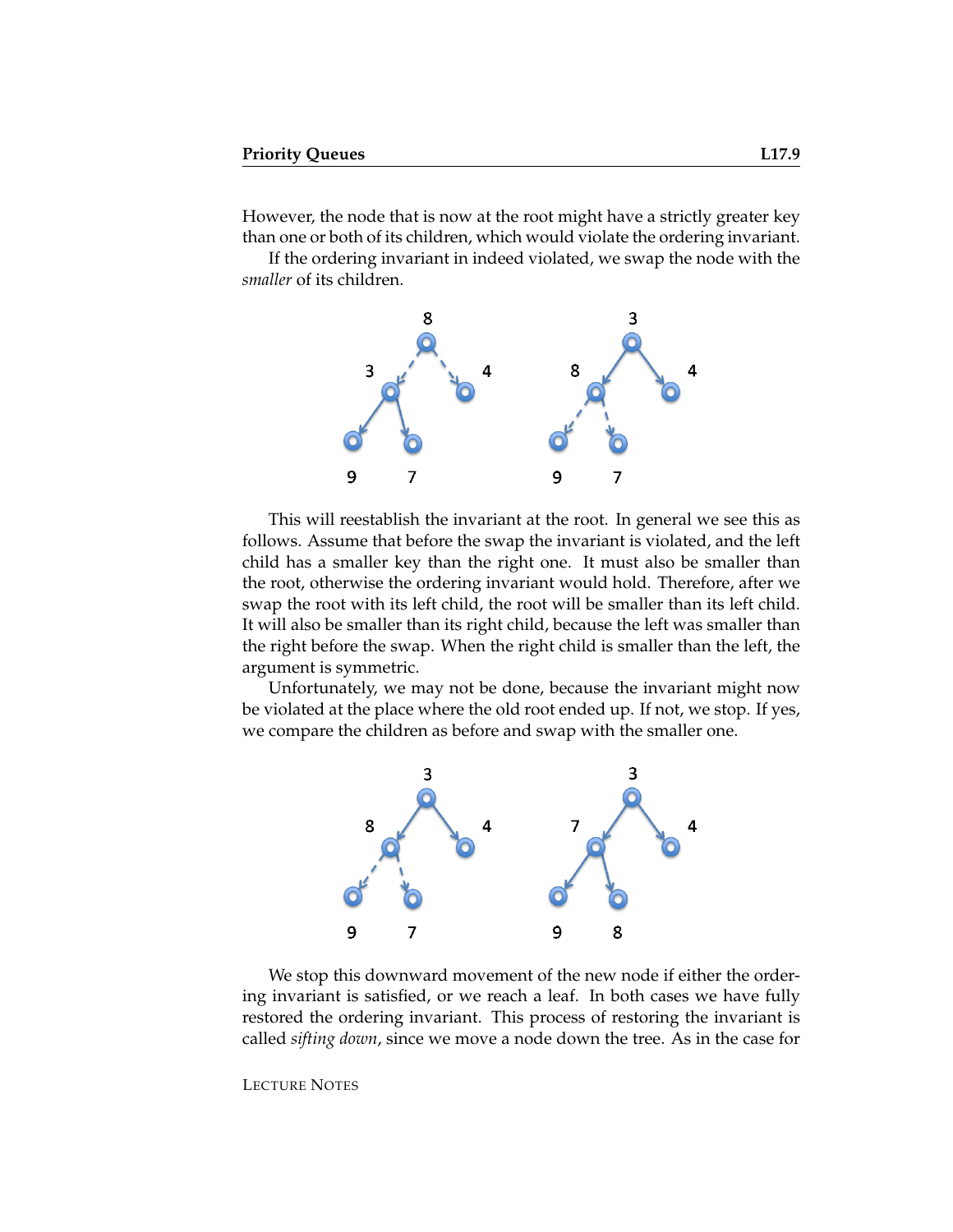insert, the number of operations is bounded by the number of levels in the tree, which is  $O(\log n)$  as promised.

### **8 Representing Heaps as Arrays**

A first thought on how to represent a heap would be using structs with pointers. The sift-down operation follows the pointers from nodes to their children, and the sift-up operation goes from children to their parents. This means all interior nodes require three pointers: one to each child and one to the parent, the root requires two, and each leaf requires one. We'd also need to keep track of the number of nodes in the tree.

While a pointer structure is not unreasonable, there is a more elegant representation using arrays. We use binary numbers as addresses of tree nodes. Assume a node has index  $i$ . Then we append a 0 to the binary representation of  $i$  to obtain the index for the left child and a 1 to obtain the index of the right child. We start at the root with the number 1. If we tried to use 0, then the root and its left child would get the same address. The node number for a full three-level tree on the left in binary and on the right in decimal.



Mapping this back to numeric operations, for a node at index  $i$  we obtain its left child as  $2i$ , its right child as  $2i + 1$ , and its parent as  $i/2$ . Care must be taken, since any of these may be out of bounds of the array. A node may not have a right child, or neither right nor left child, and the root does not have a parent.

In the next lecture we will write some code to implement heaps and reason about its correctness.